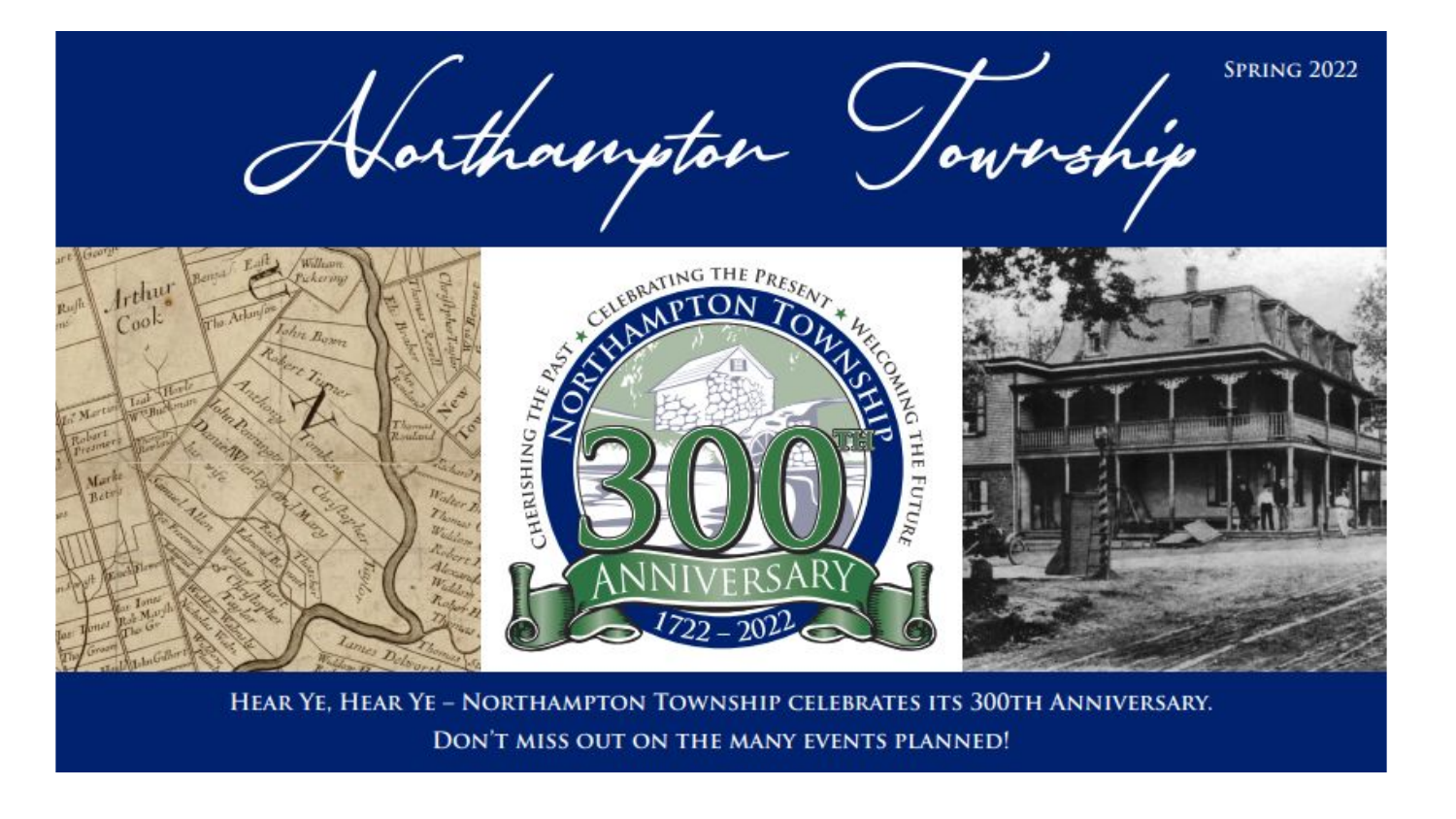

**In 1683 William Penn purchased land from the Lenni Lenape Indians in the land lying between the Pennepack and Neshaminy Creeks. The area, designated on the Holmes map, shows grants ranging in size from 200 to 2,000 acres to only 26 people.** 

**On December 11, 1722, a petition and a map were presented to the Quarter Sessions Court at Bristol to establish a new township on lands lying " between Southampton Township and other lands and Neshaminy Creek, where 40 families were settled. The petition was signed by 21 petitioners.** 

**The court took this petition under advisement and on December 14, 1722, in just five days, the petition was approved and Northampton Township was born. Although the origin of the name has never been officially verified, it is believed to stem from Northamptonshire, England: "ham", meaning home and " tun" meaning settlement.**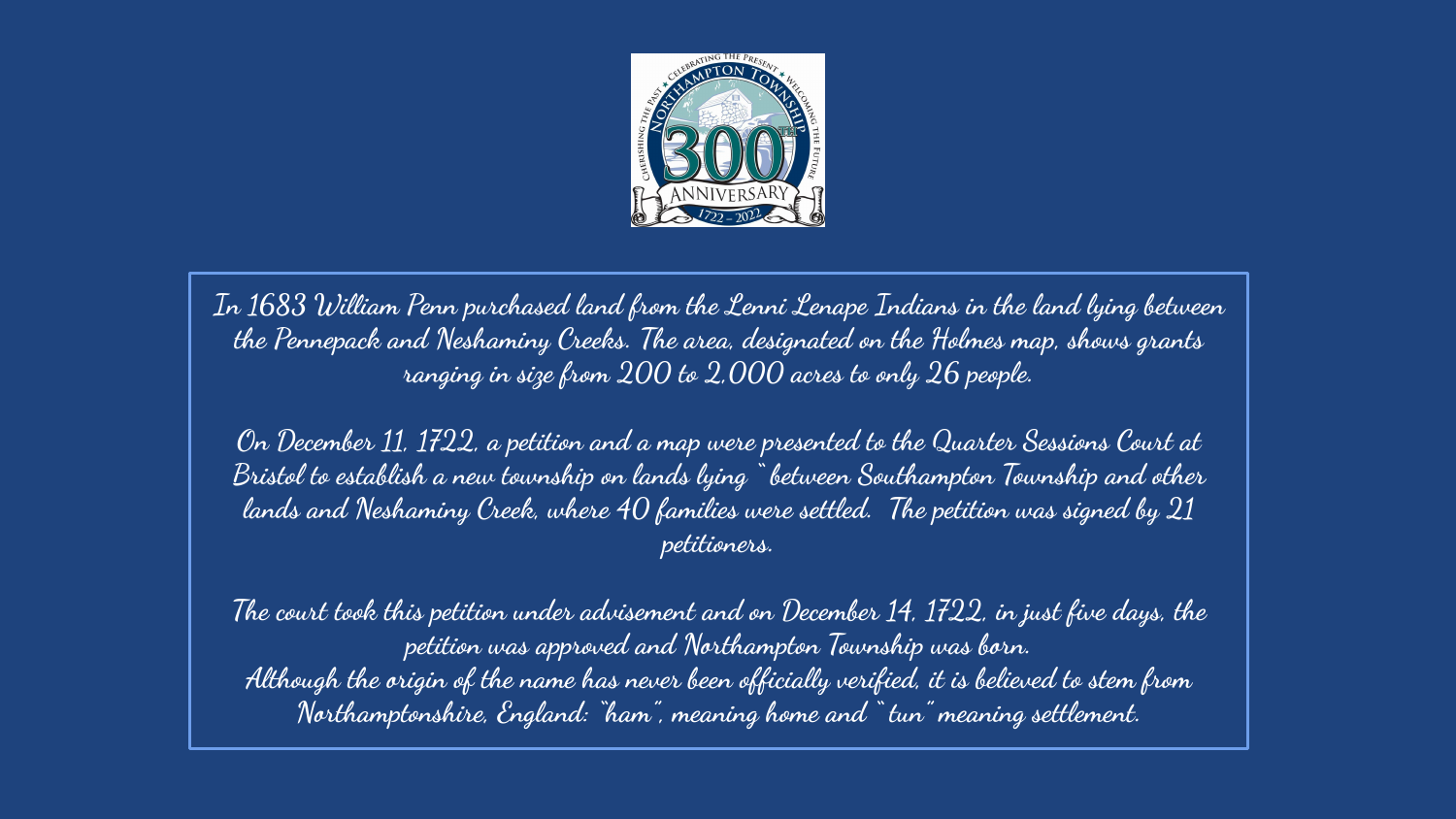

*Details on all events can be found on the Township website and may be subject to change. Visit: [northamptontownship.com.](https://www.google.com/url?q=https://www.northamptontownship.com/&sa=D&source=editors&ust=1646840683762148&usg=AOvVaw3yvwZioVArCzF6W18_ljiQ)*

*Follow us on: f <u>[NorthamptonTownships300thAnniversary](https://www.google.com/url?q=https://www.facebook.com/Northampton-Townships-300th-Anniversary-105493485327018&sa=D&source=editors&ust=1646840683762449&usg=AOvVaw2Uq9F9fw1h8QztzpMnZ1UT)</u>* or *on [NorthamptonTownship300](https://www.google.com/url?q=https://www.instagram.com/northamptontownship300/&sa=D&source=editors&ust=1646840683762649&usg=AOvVaw1ftFNSA9OLTfD_acYWZ85c)***</u>.** 

#### **March HISTORICAL SITES GPS Map January 300 SHOEBOX PROJECT SOCIAL MEDIA** April **PAINT THE PLOW** February

*January-February 14*

This project was organized through the Northampton Library with a goal to provide 300 shoeboxes, filled with essentials, targeting the needs of pre-school age children. The public was encouraged to fill a shoebox and drop it off at the Library. Shoeboxes are being distributed through the United Way.

# *Ongoing thru December*

Follow the 300th Anniversary Facebook, Instagram and Website weekly to discover historical tidbits, trivia and facts about Northampton Township. Join in Trivia Tuesday, Fun Fact Friday and Story Sunday which will highlight interesting accounts of the past and present. Be up to date with all things 300 in Northampton in 2022.

# *Ongoing thru December*

Have you ever driven by a location wondering about its' past? With the click of a button, uncover the age and historical recordings of homes and sites throughout the Township. This GPS app can be viewed on your computer, phone or device. It will pinpoint significant addresses, with background information on the role it played in the Township's past. Get the app on the web and social media.

# *Ongoing project*

The Northampton Public Works Department is working with local schools to "*Paint the Plow"*. After the winter snow days, plows will be delivered to the schools in April where selected students will develop a 300th themed artwork to paint on the plows. Plows will be displayed at schools and eventually at the Northampton Day festival to be exhibited for all to see and judged for prizes.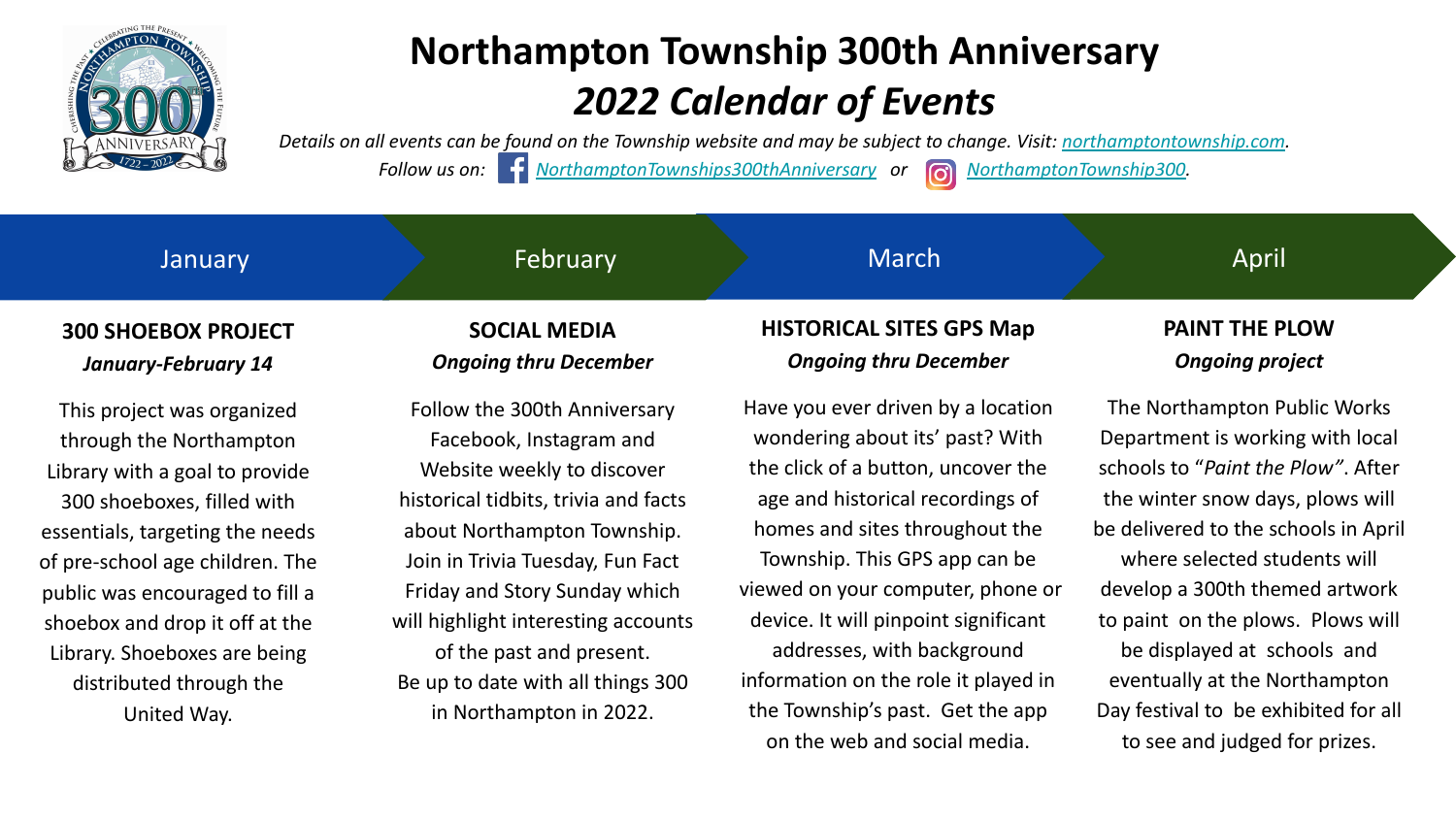

*Details on all events can be found on the Township website and may be subject to change. Visit: [northamptontownship.com.](https://www.google.com/url?q=https://www.northamptontownship.com/&sa=D&source=editors&ust=1646840684424048&usg=AOvVaw2sQGLgdgJyXa3aJCkyBdfc)*

*Follow us on: f <u>[NorthamptonTownships300thAnniversary](https://www.google.com/url?q=https://www.facebook.com/Northampton-Townships-300th-Anniversary-105493485327018&sa=D&source=editors&ust=1646840684424374&usg=AOvVaw2wrmWX1mJtj1rNnVDf6NVZ)</u> or <i>name [NorthamptonTownship300](https://www.google.com/url?q=https://www.instagram.com/northamptontownship300/&sa=D&source=editors&ust=1646840684424576&usg=AOvVaw2F9NaUP5uflwn1NxiK5THM)*.

April - May

#### **May**

#### **A LIVING HISTORY OF STORIES**

#### *Ongoing April thru May*

Do you have a story to tell about the Township's past? Perhaps your family's genealogy dates back a few centuries? Register to tell your story on selected days at the James E. Kinney Senior Center or Library. Your story will be videotaped and compiled to create a living history film which will be shown on the Township YouTube & cable channels and at various 300th events.

### **WOMEN SOLDIERS & SPIES of the CIVIL WAR** *Presented at the James E. Kinney*

*Senior Center* **TUESDAY, May 12, 2 - 3:30 pm**

Performed in period costume, this presentation addresses those women who chose to become soldiers and spies during the Civil War. For info or to register call the Center at 215-357-8199.  $~\sim\sim\sim\sim\sim\sim\sim\sim$ 

Stop by the Senior Center have your photo taken in "vintage style" for a 300th keepsake. Check for dates and times with the Center.

#### **BIKE SAFETY & RODEO Special Guest: THE WHEELMEN**

#### **SUNDAY, MAY 22, 1 - 4 pm**  *at the Civic Center Basin*

Join the Northampton Police and Parks & Recreation for a day of bike safety, helmet and bike checks, skills stations with info from Bucks TMA

and Safe Kids. As a special presentation, The WHEELMEN will be dressed in antique costumes with  $t$ <sub>t</sub> gxhibits of old time cycles from the 1930's including high wheelers & velocipedes with stories of cycling through the centuries.

#### **300th PANEL DISPLAY Ongoing thru November**

The Northampton Township Municipal Park will have on display historical panels along designated walking trails depicting noteworthy photos and information about the Township's rich history. As you walk along the path, and with the push of a button, you can hear stories that will make the displays come alive! Discover interesting accounts and details from Northampton's past.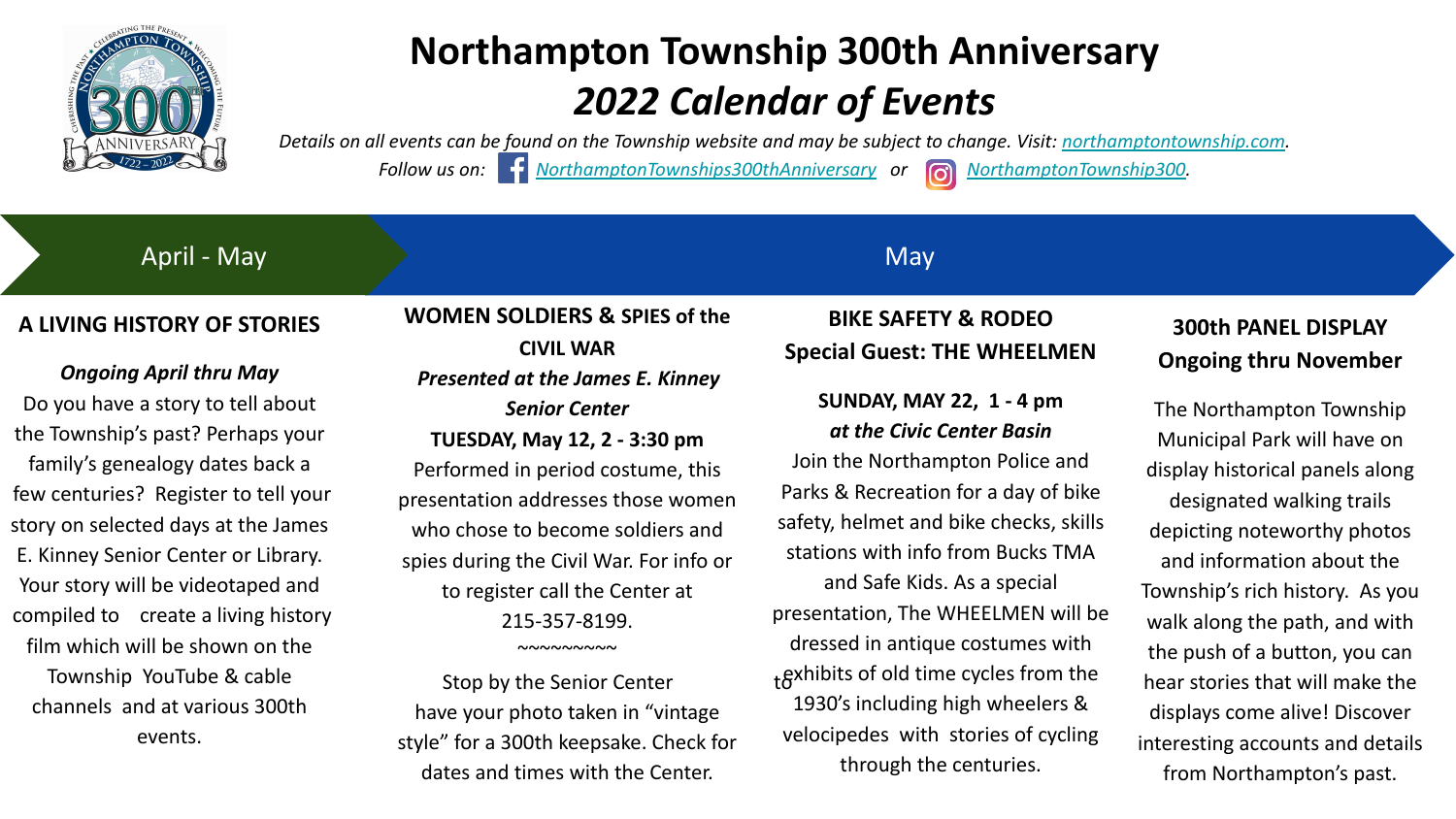

*Details on all events can be found on the Township website and may be subject to change. Visit: [northamptontownship.com.](https://www.google.com/url?q=https://www.northamptontownship.com/&sa=D&source=editors&ust=1646840684655888&usg=AOvVaw3yTCSkEG4m7x6unaPJxOMZ)*

*Follow us on: f <u>[NorthamptonTownships300thAnniversary](https://www.google.com/url?q=https://www.facebook.com/Northampton-Townships-300th-Anniversary-105493485327018&sa=D&source=editors&ust=1646840684656209&usg=AOvVaw0aNzfELoVy_J9rtjditCR9)</u> or <i>name [NorthamptonTownship300](https://www.google.com/url?q=https://www.instagram.com/northamptontownship300/&sa=D&source=editors&ust=1646840684656394&usg=AOvVaw3-fkacEHclYaDZjLAcFU8d)*.

#### **CONCERTS in the PARK** *Offered selected Thursday evenings. Details at: www.northamptonrec.com*  Join for evenings of musical entertainment. There will be "threads of 300" at each performance, whether an old fashioned car display, stories at intermission, old time refreshments, games, or just a way to enjoy an evening at the Municipal Park. September **SATURDAY, September 17 ONGOING ACTIVITIES- 10 am - 3 pm Recreation Center**- candle & soap making, calligraphy, colonial kitchen demonstrations and more. **Churchville Nature Center-** Visit a Lenni Lenape Village, discover native plantings and displays from the local land. **Langhorne Rod and Gun Club**-An open house including re-enactors to offer presentations and demos how people would hunt and fish for their sustenance through the centuries. June **FLAG DAY CEREMONY and NIKE MISSILE SITE EXHIBIT** *Civic Center 6:00 pm* The Veteran's Commission will conduct a Flag Day ceremony along with an unveiling of display panels of the Nike Missile Base. Missiles from the Cold War era were housed at the now Civic Center location. Educational panels will be permanently installed near the former silos in the park for all to June - July June - August **COLONIAL CLOTHING: Textile Artisan Series:** *Presentations are held at the James E. Kinney Senior Center* **Tuesday, June 21 6- 7 pm FABRIC DYES & LOOM WEAVING** Presentation on how fabrics were created with demos and Q&A ~~~~~~~~~ **Tuesday, July 26, 6- 7 pm WOOL SPINNING**

**SUNDAY, September 18 - 1-3 pm** Wooden Puppet Show Theater, apple pressing & ice cream social at the Park.

~~~~~~~~~~~~~~~

discover Northampton's role in protecting our country.

Discover how the art of spinning was used in Colonial times to create fashions of all types.. For info or to register call the Center at 215-357-8199.

#### **SUMMER READING CHALLENGE-**

Set your goal to read 300 minutes and receive a special prize. Details at the Library.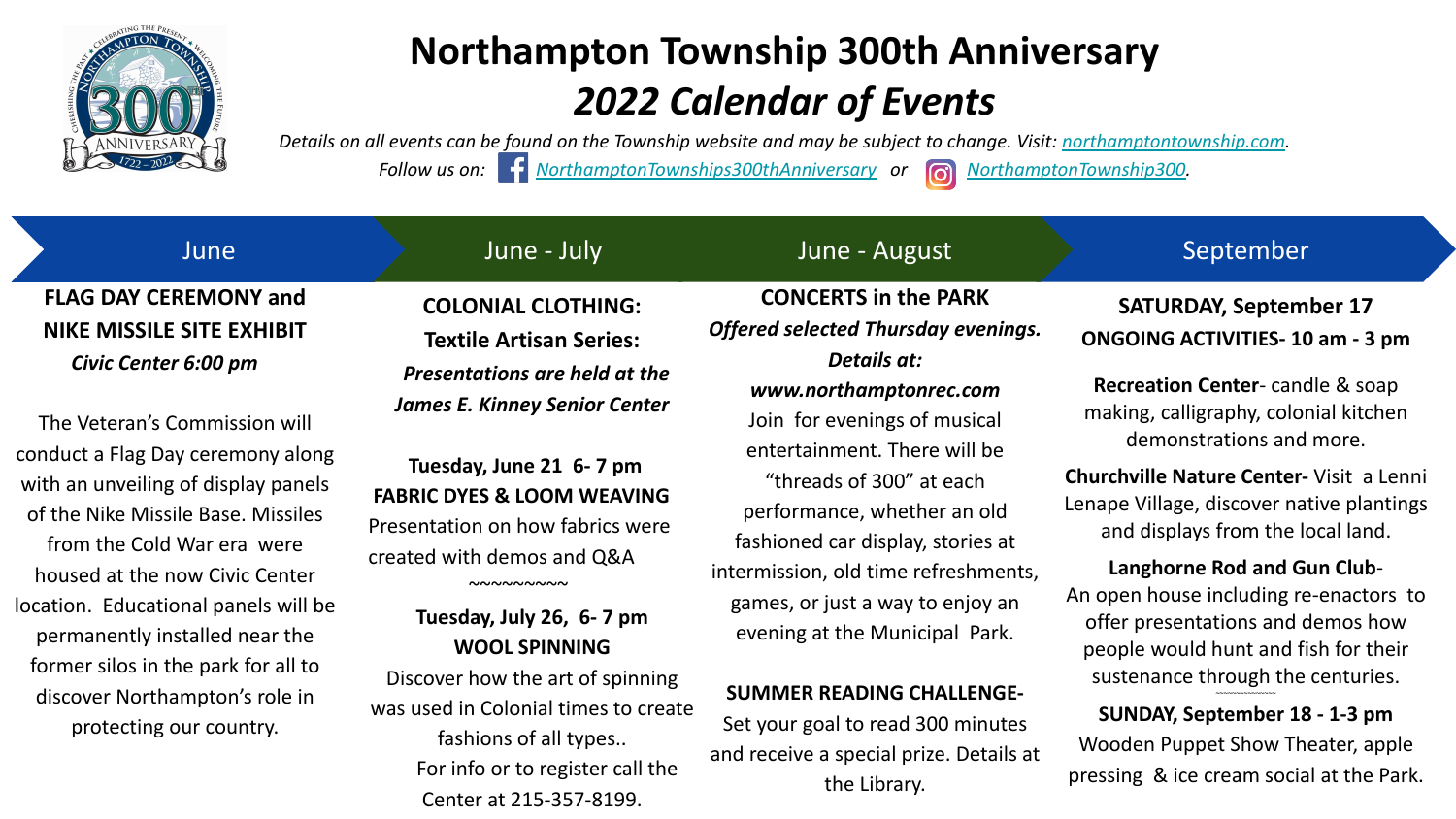

*Details on all events can be found on the Township website and may be subject to change. Visit: [northamptontownship.com.](https://www.google.com/url?q=https://www.northamptontownship.com/&sa=D&source=editors&ust=1646840685088055&usg=AOvVaw1igksGKrrYiyi03bRFUX1-)*

*Follow us on: [NorthamptonTownships300thAnniversary](https://www.google.com/url?q=https://www.facebook.com/Northampton-Townships-300th-Anniversary-105493485327018&sa=D&source=editors&ust=1646840685088305&usg=AOvVaw1yeHu-ccGworc10ybe9UPp) or [NorthamptonTownship300](https://www.google.com/url?q=https://www.instagram.com/northamptontownship300/&sa=D&source=editors&ust=1646840685088487&usg=AOvVaw0E-S834Pt8TWqkmqp6oCA7).* 



#### September Festival Weekend

#### September Northampton Day

#### **MUSIC, FOOD TRUCK and BREWFEST FRIDAY, September 23, 5- 10 pm Civic Center Basin**

Local taverns and gathering places played an important role in early Northampton. Farmers, workers and shop-keeps would gather to meet and relax. Come together as a Community for an evening with family, neighbors and friends. Listen to local bands, play backyard games and grab a bite and refreshments from local food trucks. For those age 21 and over, try a brew

from local craft breweries who have created signature-named beers to commemorate significant Northampton taverns and community meeting areas.

Detailed information will be coming in the months ahead with the concert line-up, food truck, craft brewery listing and ticket prices.

**SATURDAY, September 24 -***ongoing Programs at the following locations:* Library: 10 am - **HEY DIDDLE NURSERY RHYME BREAKFAST** ( Pre-reg required) Ongoing : **TREASURED HISTORY EXHIBITS** 2:00 pm - **NORTHAMPTON HISTORY** presentation by Mercer Museum Historian, Annie Halliday

James E. Kinney Senior Center ( all ages) **CREATE A POMANDER CRAFT**- 9:30 - 11 AM **FASHION SHOW THRU THE AGES:** 12-1:30 pm Presentation with demos, music and 'renaissance' refreshments.

**POLICE BUILDING TOURS**- ongoing 10 am -4 pm.\* Northampton officers will conduct tours of their new facility and provide a history of the Police Dept. \*Register for timed tours at **:**  www.northamptonrec.com

**SUNDAY, September 25, 10 am - 4 pm**  *The festival will take place on the grounds of the Council Rock STAR School (formerly Richboro Middle School) and surrounding locations at the Library, Senior Center, and Richboro Elementary.* 

The popular, family friendly, community event is back for 2022! A 300th theme will be present at the various booths and locations. Stop by Township, County and business booths. Stroll the grounds, visit displays at the Library and Senior Center. Enjoy the many vendors, amusements, food trucks, music and bands.

This favorite annual pastime will bring back memories and create new ones to share!

Visit: northamptonday.fun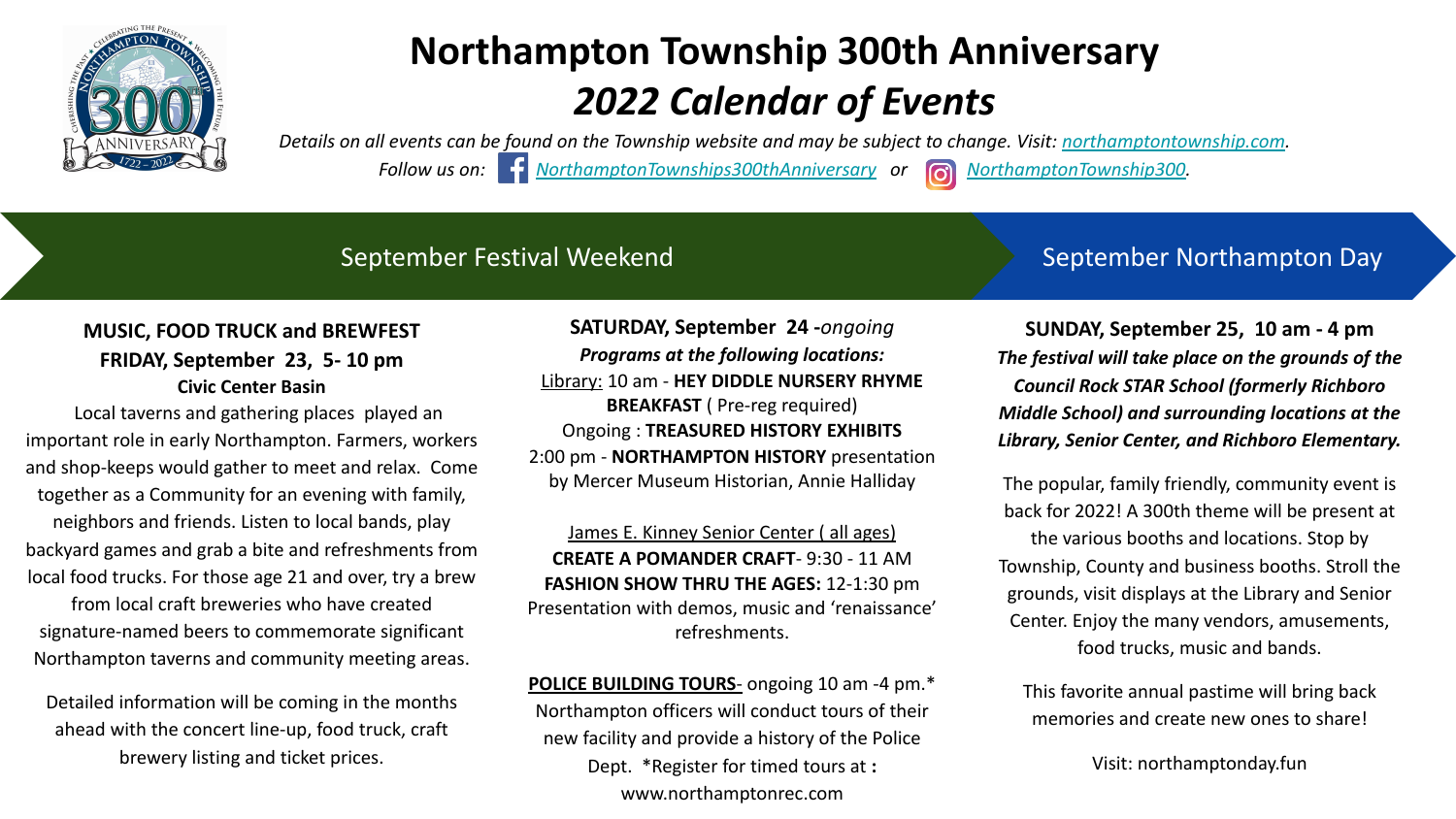

*Details on all events can be found on the Township website and may be subject to change. Visit: [northamptontownship.com.](https://www.google.com/url?q=https://www.northamptontownship.com/&sa=D&source=editors&ust=1646840685482702&usg=AOvVaw0ZHI1MTbj07rd0dUzHoCPa)*

*Follow us on:* <sup>*C*</sup> *[NorthamptonTownships300thAnniversary](https://www.google.com/url?q=https://www.facebook.com/Northampton-Townships-300th-Anniversary-105493485327018&sa=D&source=editors&ust=1646840685482956&usg=AOvVaw255eVciyFB1m2vK3IogIeD) or* **a** *[NorthamptonTownship300](https://www.google.com/url?q=https://www.instagram.com/northamptontownship300/&sa=D&source=editors&ust=1646840685483084&usg=AOvVaw15LNi5HlBJNh-0Kz9Hg-IC).* 

### **A " HISTORY MYSTERY" GALA FRIDAY, October 14, 6:00 pm Northampton Valley Country Club**

October - The Gala

Did you know that Northampton was a summer getaway for Philadelphia's high society? Come dressed to the nines to see "Who Dun It?" for this "Mystery with Some History" as a professional theater group will engage you in how the other half lived- or maybe didn't? A gala dinner, complete with historic memorabilia, delightful entertainment and bit of nostalgia will be on the top of everyone's social calendar. You won't want to miss this evening!

#### **FIRE PREVENTION DAY AND BUCKET BRIGADE SATURDAY, October 15, 11 am - 3 pm Northampton Municipal Park**

**October** 

Join the Northampton Fire Co. for Fire Prevention Week. Learn about the beginnings of Northampton's first fire companies and how it progressed through the years. Fire trucks, both old and new, will be on display along with an old fashioned Bucket Brigade. Join in to pass the bucket down the line to put out the fire! Activities will be ongoing throughout the day so stop by the Park to meet Northampton's Fire Fighters.

 **NORTHAMPTON TRIVIA NIGHTS: Library: TUESDAY, Nov. 15 , 7 pm NVCC- Tavern on Ten- WED., Nov. 9, 7 pm** 

November

Answers for the questions will include clues offered over the months from the 300th web, Facebook and Instagram posts. Let's see what you know about Northampton and win prizes!

#### **A MONTH OF "EVERYTHING 300"**

Northampton Township departments, organizations and businesses will be offering suggestions for 300 challenges. Maybe it will be 300 acts of kindness or event 300 foul shots. It's all fun and all about 300! Check the 300th website and social media for details.